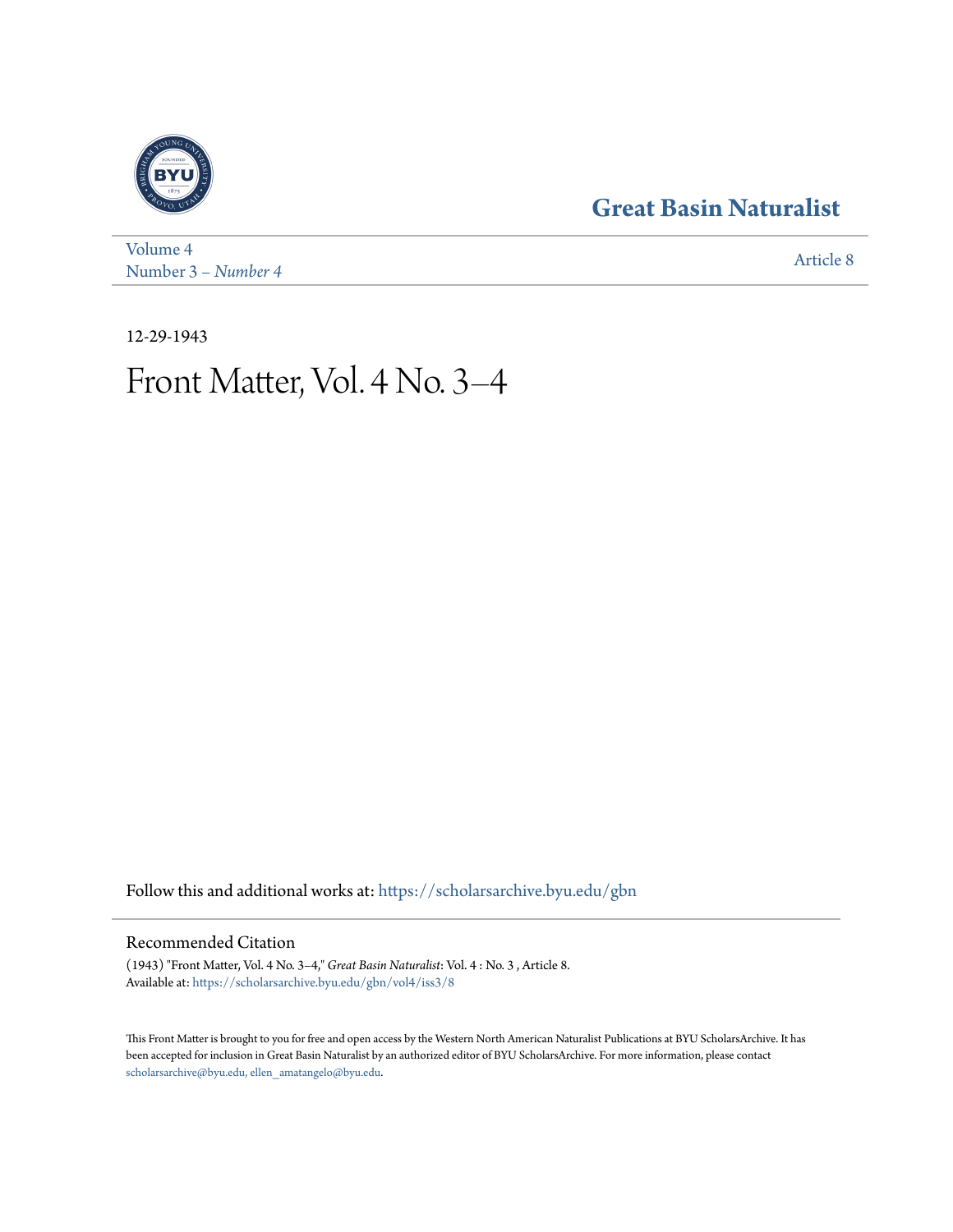

Page

# The Great Basin Naturalist

### December 29, 1943

## TABLE OF CONTENTS

| California Gull, A Comparative Plumage Study, D. Elden Beck                                                             | 57   |
|-------------------------------------------------------------------------------------------------------------------------|------|
| The Mexican Bean Beetle, Epilachna varivestis Mulsant, Does<br>Damage in Utah in 1943, Vasco M. Tanner                  | -61  |
| Observations on the Ecology and Natural History of Anura XV.<br>The Hylids and Microhylids in Oklahoma, Arthur N. Bragg | 62   |
| Notes on the Life History of Eumecus Skiltonianus Skiltonianus,<br>Wilmer W. Tanner                                     | -81  |
| Undescribed Species of Western Nearctic Tipulidae (Diptera), I.<br>Charles P. Alexander                                 | -89  |
| Insect Food of the Western Meadowlark, G. F. Knowlton and<br>D. R. Maddock<br><b>Contract Contract</b>                  | -101 |
| Index to Volume IV $\ldots$ 103                                                                                         |      |



Published at Provo, Utah, by the Department of Zoology and Entomology of Brigham Young University